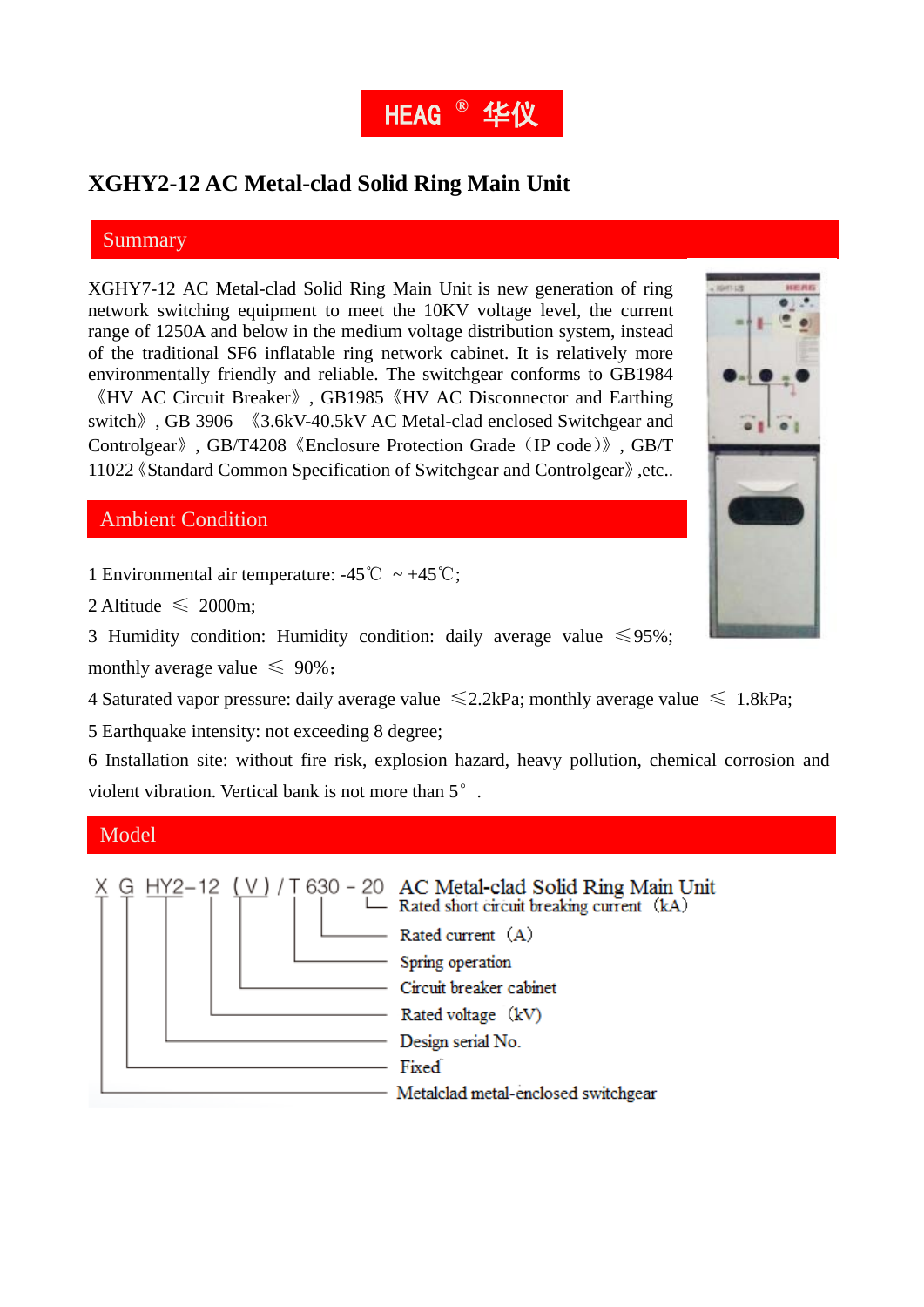## Technical Parameters

| No.            | Item                                              |                                                                                    | Unit         | Data  |
|----------------|---------------------------------------------------|------------------------------------------------------------------------------------|--------------|-------|
| $\mathbf{1}$   | Rated voltage                                     |                                                                                    | kV           | 12    |
| $\overline{2}$ | Rated current                                     |                                                                                    | $\mathbf{A}$ | 630   |
| 3              | Rated frequency                                   |                                                                                    | Hz           | 50    |
| $\overline{4}$ | Rated short circuit breaking current              |                                                                                    | kA           | 20    |
| 5              | Rated short circuit making current                |                                                                                    | kA           | 50    |
| 6              | Rated cable charging current                      |                                                                                    | $\mathbf{A}$ | 25    |
| $\overline{7}$ | Thermal stability<br>current<br>(effective value) | Main loop (4s)<br>Earthing<br>switch<br>&earthing loop (4s)                        | kA           | 20    |
| 8              | Dynamic current<br>(peak)                         | Main loop<br>Earthing<br>switch<br>&earthing loop                                  | kA           | 50    |
| 9              | Rated                                             | 1 <sub>min</sub><br>P.F.<br>Withstand(phase<br>to<br>insulation ground / fracture) | kV           | 48/42 |
|                | level( phase to lightning<br>ground / fracture)   | impulse<br>withstand<br>voltage(<br>phase<br>to<br>ground / fracture)              |              | 85/75 |
| 10             | Main circuit resistance                           |                                                                                    | $\mu \Omega$ | < 100 |
| 11             | Earthing circuit resistance                       |                                                                                    | $\mu \Omega$ | $60$  |
| 12             | Mechanical life                                   |                                                                                    | time         | 30000 |

## Main Feature

1. The circuit breaker adopts sealed pole design of double cavity structure, which will be of high reliability with the breaking capacity of circuit breaker vacuum interrupter, grounding vacuum interrupter and conductive parts are sealed pouring, no bare charged body, isolated fracture using knife, can clearly observe the isolation position.

2. The end of the solid pole is adopted the standard European cable head, and the lower outlet has inductive net, which can effectively reflect the live state of the inlet and outlet.

3. The switchgear adopts the unit design, and the same modules have good versatility and interchangeability. The modules are assembled by fastening bolts, which can be easily replaced